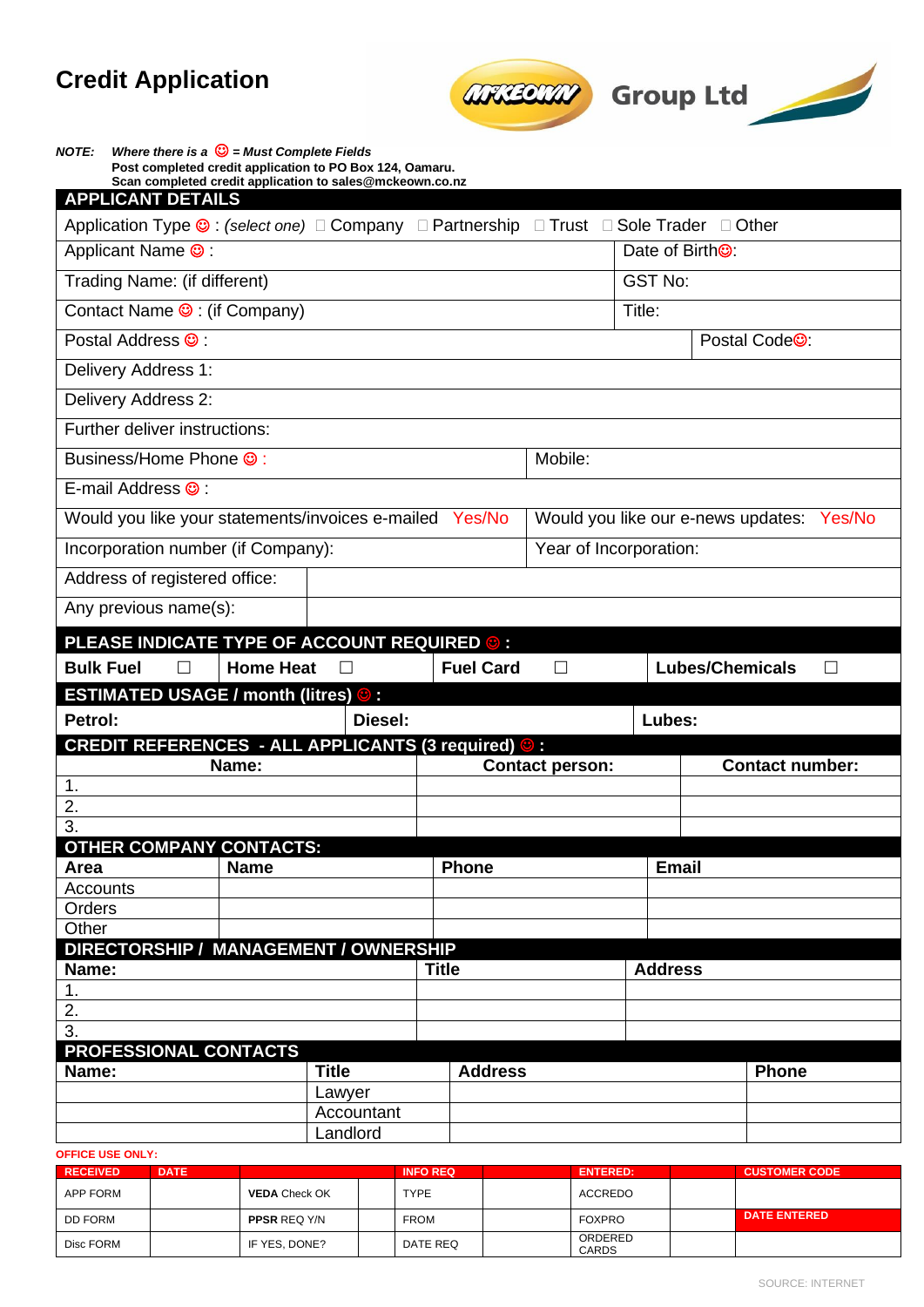| <b>MCKEOWN FUEL CARD DETAILS</b> (if applying for a Fuel Card)<br><b>Card Restriction Type</b> |                   |  |  |  |  |                    |  |  |  |  |                  |                    |                         |                    |
|------------------------------------------------------------------------------------------------|-------------------|--|--|--|--|--------------------|--|--|--|--|------------------|--------------------|-------------------------|--------------------|
| ORGANISATION / TRADING NAME to be embossed on card:                                            |                   |  |  |  |  | (tick as required) |  |  |  |  |                  |                    |                         |                    |
|                                                                                                |                   |  |  |  |  |                    |  |  |  |  | All<br>Purchases | Fuel & Oil<br>Only | Odometer<br>Reading reg | Adblue<br>Regired? |
| <b>Plate/Driver/Other details</b>                                                              | CARD <sub>1</sub> |  |  |  |  |                    |  |  |  |  |                  |                    |                         |                    |
| embossed on card (note                                                                         | CARD <sub>2</sub> |  |  |  |  |                    |  |  |  |  |                  |                    |                         |                    |
| only 10 characters)                                                                            | CARD <sub>3</sub> |  |  |  |  |                    |  |  |  |  |                  |                    |                         |                    |
| Note: If left blank, Card 1<br>will be embossed on<br>bottom on card                           | CARD <sub>4</sub> |  |  |  |  |                    |  |  |  |  |                  |                    |                         |                    |
|                                                                                                | CARD <sub>5</sub> |  |  |  |  |                    |  |  |  |  |                  |                    |                         |                    |
|                                                                                                | CARD <sub>6</sub> |  |  |  |  |                    |  |  |  |  |                  |                    |                         |                    |
|                                                                                                | CARD <sub>7</sub> |  |  |  |  |                    |  |  |  |  |                  |                    |                         |                    |

# **MCKEOWN CARD CHOICE** ☺ *(all applicants must choose which cards they require)*



McKeown Customer Plus card is for use at McKeown sites only where applicable discounts apply.



McKeown StarCard is for use at McKeown sites with applicable discounts and for convenience can also be used Caltex sites.

Circle: **YES**

Circle: **YES**

### *Important Note: Any discounts at McKeown sites will not necessarily apply at Caltex convenience sites.*

# **ACKNOWLEDGEMENT** ☺ *(all applicants must sign)*

By signing and returning this Credit Application I/We:

- 1. Warrant that the information contained in this Credit Application is true, correct and complete and that I/We have full authority to sign this Credit Application for (or on behalf of ) the Applicant.
- 2. Acknowledge that I/We have read and understood the attached Terms and Conditions of Trade and the McKeown Card Terms and Conditions (a copy of which I/we acknowledge has also been provided to me/us) and agree to be bound by such Terms and Conditions and the McKeown Card Terms and Conditions (where we request a McKeown Card), including any variations advised by the Company and unless otherwise agreed with the Company in writing.
- 3. irrevocably authorise the Company to seek, obtain and retain such information from any person it sees fit in relation to this Credit Application at any time.

| Name:            | Signature: |
|------------------|------------|
| <b>Position:</b> | Date:      |
| Name:            | Signature: |
| <b>Position:</b> | Date:      |

# **COMPANY & TRUST GUARANTEE** *(Company & Trust applicants only must sign*☺*)*

In consideration of the Company approving this Credit Application by the Applicant, I/We jointly and severally guarantee due and punctual payment to the Company of all monies due and payable by the Applicant. I/We acknowledge and agree:

- 1. I/we will be deemed to be a principal debtor(s) and not merely a surety(s), and jointly and severally liable with the Applicant to pay all monies due and payable by the Applicant;
- 2. I/We indemnify the Company against all loss or costs (including without limitation costs of enforcement) incurred by the Company should the Applicant fail to comply with the Terms and Conditions of Trade;
- 3. the Company may require me/us to pay all monies due and payable by the Applicant and to indemnify the Company without first taking proceedings against the Applicant or any other person;
- 4. my/our liability under this guarantee shall be a continuing guarantee and shall not be discharged by any settlement, giving of time or other indulgence to the Applicant or any other act or omission which, but for this provision, might operate to discharge or impair the effect of the this guarantee;
- 5. my/our liability under this guarantee shall not be discharged by any variation of the Terms and Conditions of Trade which may be agreed by the Company and the Applicant.

I/we acknowledge having read and understood the terms of this guarantee and have been advised to, and been given the opportunity to, seek independent legal advice prior to signing.

| Guarantor 1:        | Signature: |
|---------------------|------------|
| Address:            | Date:      |
| <b>Guarantor 2:</b> | Signature: |
| <b>Address:</b>     | Date:      |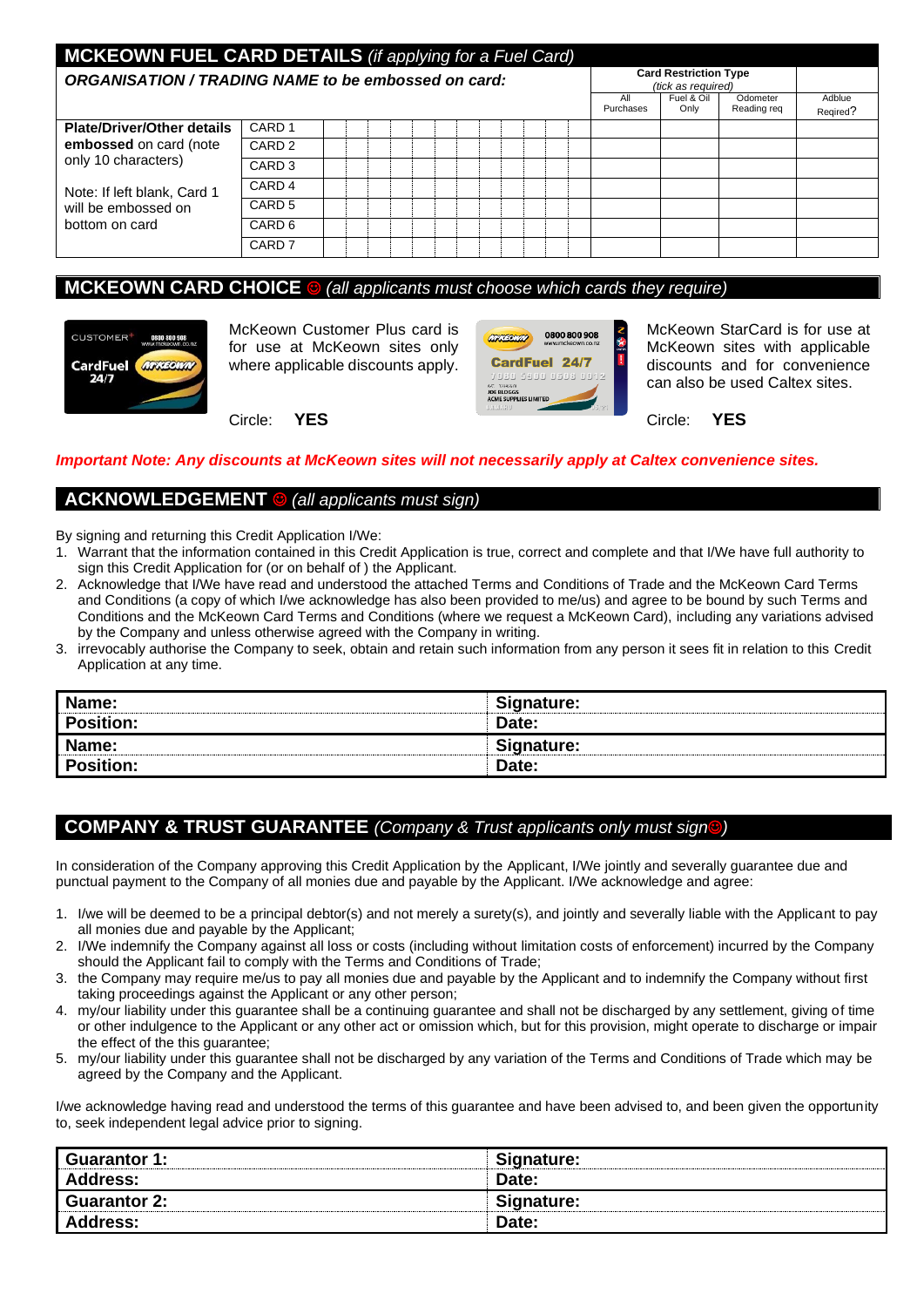# **Authority to Accept Direct Debits\***

*Please note in order to process any McKeown Fuel Card applications, the following must be filled out:*

| Bank account from which payments to be made:                                         | <b>Bank</b>                                                                             | <b>Branch</b> | <b>Account number</b> |                                                                                                                           | <b>Suffix</b> |                                  |
|--------------------------------------------------------------------------------------|-----------------------------------------------------------------------------------------|---------------|-----------------------|---------------------------------------------------------------------------------------------------------------------------|---------------|----------------------------------|
| Please attach an encoded deposit slip to ensure your number is loaded correctly      |                                                                                         |               |                       |                                                                                                                           |               |                                  |
| <b>Account Name:</b>                                                                 |                                                                                         |               |                       |                                                                                                                           |               | Authorisation<br>Code<br>0206788 |
| To:                                                                                  | The Bank Manager                                                                        |               |                       |                                                                                                                           |               |                                  |
| Bank:                                                                                |                                                                                         |               |                       | (Bank)                                                                                                                    |               |                                  |
|                                                                                      |                                                                                         |               |                       |                                                                                                                           |               |                                  |
| Bank address:<br>$\bullet$                                                           |                                                                                         |               |                       | I/We authorize you until further notice to debit my/our account with all amounts which McKeown Group Limited (Initiator), |               |                                  |
| $\bullet$                                                                            | the registered initiator of the above Authorisation Code, may initiate by Direct Debit. |               |                       | I/We acknowledge and accept that the bank accepts this authority only upon the conditions listed below.                   |               |                                  |
|                                                                                      |                                                                                         |               |                       |                                                                                                                           |               |                                  |
| <b>McKeown</b>                                                                       | Payer code                                                                              |               |                       | Payer reference<br>Fuel                                                                                                   |               |                                  |
| Information to appear on my/our bank statement:<br>Payee particulars<br>Signature(s) |                                                                                         |               | (Customer)            |                                                                                                                           | Date          |                                  |

# **FOR BANK USE ONLY**

| . $0.015$<br><b>MOVAC</b><br><b>NDDI</b><br>UD I L |    | Date<br>received. | corded :<br>bv: | Checked by: |
|----------------------------------------------------|----|-------------------|-----------------|-------------|
| 08                                                 | 10 |                   |                 |             |

## **CONDITIONS OF THIS AUTHORITY TO ACCEPT DIRECT DEBITS**

### 1. **The Initiator:**

a) Has agreed to give advance notice of the net amount of each Direct Debit and the due date of the debiting at least 10 calendar days (but not more than 2 calendar months) before the date when the Direct Debit will be initiated. This notice will be provided in writing (including by electronic means and SMS where the Customer has provided prior written consent (including by electronic means including SMS) to communicate electronically). The advance notice will include the following message:

"Unless advice to the contrary is received from you by (date\*), the amount of \$........... will be directly debited to your Bank account on (initiating date)."

- \*This date will be at least two (2) days prior to the initiating date to allow for amendment of Direct Debits.
- b) May, upon the relationship which gave rise to this Authority being terminated, give notice to the Bank that no further Direct Debits are to be initiated under the Authority. Upon receipt of such notice the Bank may terminate this Authority as to future payments by notice in writing to me/us.

### 2. **The Customer may:**

- a) At any time, terminate this Authority as to future payments by giving notice of termination to the Bank and to the Initiator by the means agreed by the customer, Bank and Initiator.
- b) Stop payment of any Direct Debit to be initiated under this authority by the Initiator by giving written notice to the Bank prior to the Direct Debit being paid by the Bank.

### 3. **The Customer acknowledges that**:

- a) This authority will remain in full force and effect in respect of all Direct Debits passed to my/our account in good faith notwithstanding my/our death, bankruptcy or other revocation of this authority until actual notice of such event is received by the Bank.
- b) In any event this authority is subject to any arrangement now or hereafter existing between me/us and the Bank in relation to my/our account.
- c) Any dispute as to the correctness or validity of an amount debited to my/our account shall not be the concern of the Bank except in so far as the Direct Debit has not been paid in accordance with this authority. Any other dispute lies between me/us and the Initiator.
- d) Where the Bank has used reasonable care and skill in acting in accordance with this authority, the Bank accepts no responsibility or liability in respect of:- the accuracy of information about Direct Debits on Bank statements; and any variations between notices given by the Initiator and the amounts of Direct Debits.
- e) The Bank is not responsible for, or under any liability in respect of the Initiator's failure to give notice in accordance with 1(a) nor for the nonreceipt or late receipt of notice by me/us for any reason whatsoever. In any such situation the dispute lies between me/us and the Initiator.

### 4. **The Bank may:**

- a) In its absolute discretion conclusively determine the order of priority of payment by it of any monies pursuant to this or any other authority, cheque or draft properly signed by me/us and given to or drawn on the Bank.
- b) At any time terminate this authority as to future payments by notice in writing to me/us.
- c) Charge its current fees for this service in force from time to time